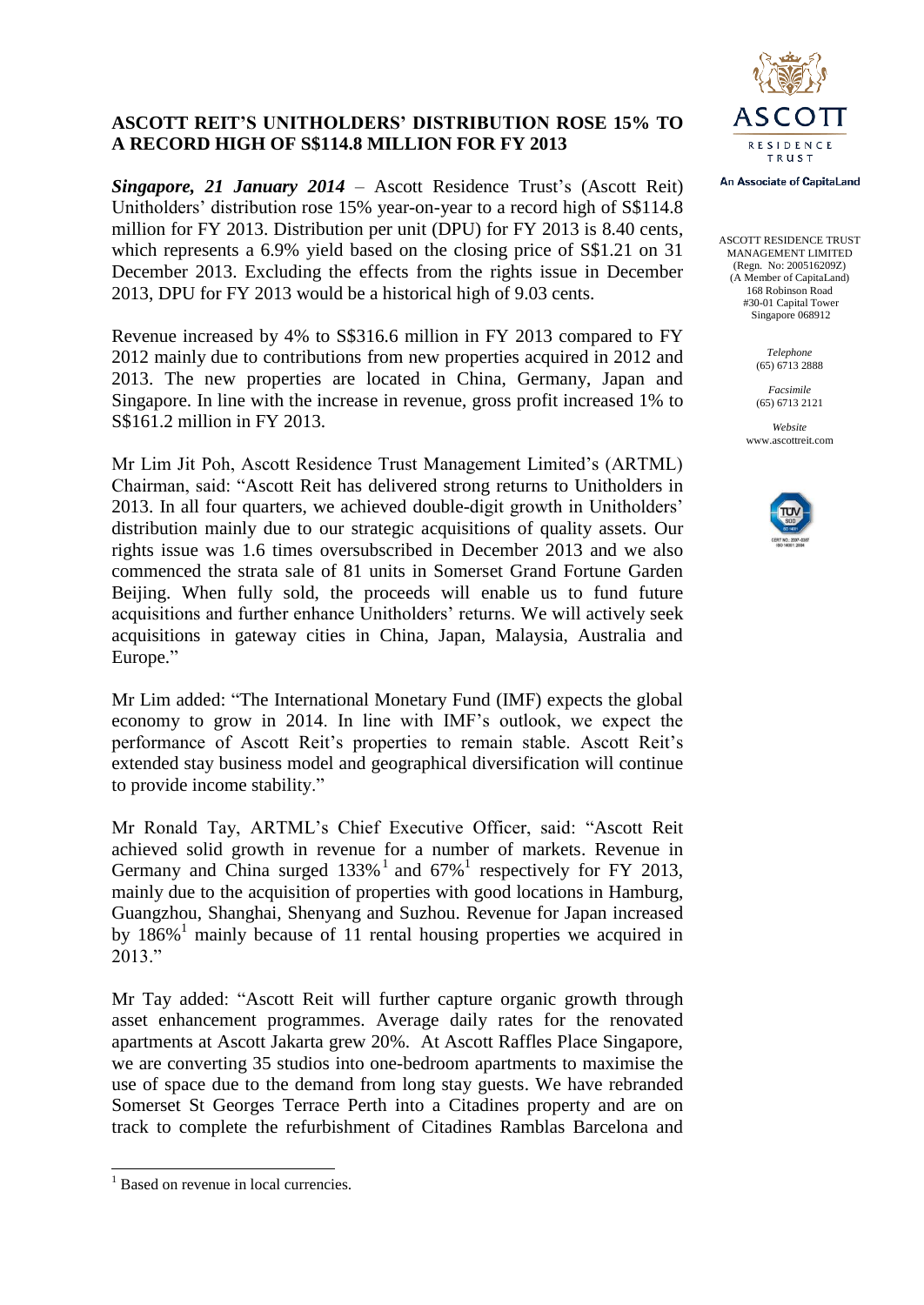Citadines Toison d'Or Brussels. In 1H 2014, we will begin the refurbishment of Somerset Olympic Tower Tianjin and the second phase of renovation for Somerset Xu Hui Shanghai."

### **Summary of Results**

### **FY 2013 vs FY 2012**

|                                                | <b>FY 2013</b> | <b>FY 2012</b> | Change $(\% )$ |
|------------------------------------------------|----------------|----------------|----------------|
| <b>Revenue (S\$ million)</b>                   | 316.6          | 303.8          | $+4%$          |
| <b>Gross Profit (S\$ million)</b>              | 161.2          | 159.1          | $+1\%$         |
| <b>Unitholders' Distribution (S\$ million)</b> | 114.8          | 99.7           | $+15%$         |
| <b>DPU</b> (S cents)                           | 8.40           | 8.76           | $-4%$          |
| <b>Revenue Per Available Unit</b>              | 132            | 145            | $-9%$          |
| (RevPAU) S\$/day                               |                |                |                |

- Revenue grew mainly due to the additional contribution from the properties acquired in 2012 and 2013, partially offset by the decrease in revenue from divestments in 2012.
- Excluding the effects from the rights issue in 4Q 2013, DPU for FY 2013 would be 9.03 cents.
- RevPAU decreased mainly due to the divestment of Somerset Grand Cairnhill Singapore, which had a relatively higher average daily rate, weaker performance from Philippines and Japan (arising from depreciation of Japanese Yen), and relatively lower average daily rate from the newly acquired properties in China.

|                                                | 4Q 2013 | 4Q 2012 | Change $(\% )$ |
|------------------------------------------------|---------|---------|----------------|
| <b>Revenue (S\$ million)</b>                   | 83.9    | 75.9    | $+11\%$        |
| <b>Gross Profit (S\$ million)</b>              | 41.6    | 38.5    | $+8%$          |
| <b>Unitholders' Distribution (S\$ million)</b> | 26.3    | 22.8    | $+15%$         |
| <b>DPU</b> (S cents)                           | 1.33    | 2.00    | $-34%$         |
| <b>Revenue Per Available Unit</b>              | 129     | 139     | $-7%$          |
| (RevPAU) S\$/day                               |         |         |                |

#### **4Q 2013 vs 4Q 2012**

- Revenue increased mainly due to the additional contribution of S\$8.3 million from the properties acquired in November 2012 and June 2013 and stronger performance from Belgium and France.
- Excluding the effects from the rights issue in 4Q 2013, DPU for 4Q 2013 would be 1.96 cents.
- RevPAU dipped mainly due to weaker performance from Philippines and Japan (arising from depreciation of Japanese Yen) and relatively lower average daily rate from the newly acquired properties in China.

# **Distribution**

- Ascott Reit's distributions are made on a semi-annual basis, with the amount calculated as at 30 June and 31 December each year.
- Following the equity placement which was completed on 6 February 2013, Ascott Reit made an advanced distribution of 0.617 cents per unit for the period of 1 January 2013 to 5 February 2013, which was paid on 5 April 2013.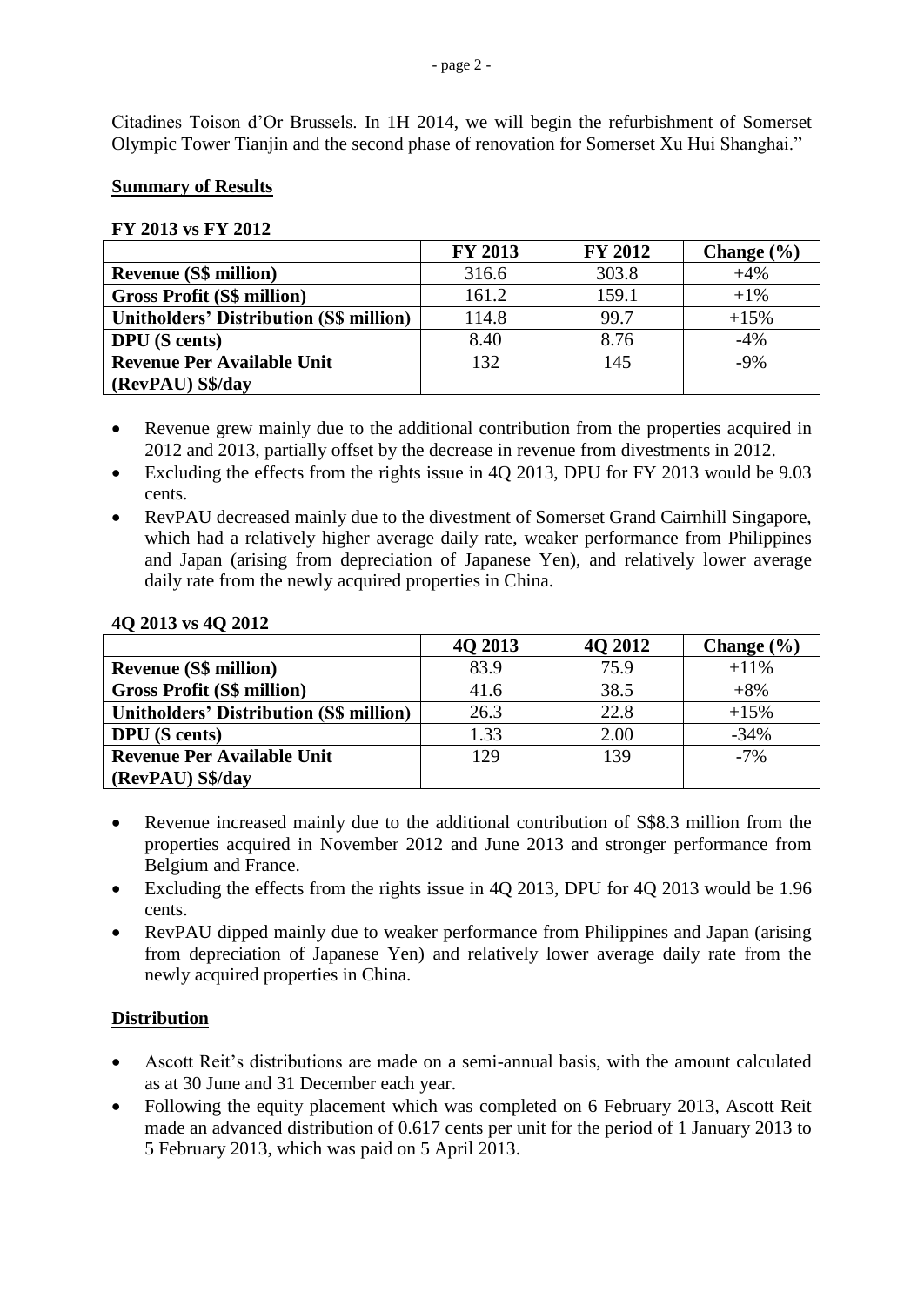- For the period of 6 February 2013 to 30 June 2013, Unitholders received their distribution of 4.081 cents per unit on 28 August 2013.
- For the period of 1 July 2013 to 31 December 2013, Unitholders will receive their distribution of 3.698 cents per unit on 27 February 2014. The Book Closure Date is 29 January 2014.

| <b>Distribution Period</b>         | 1 July 2013 to 31 December 2013 |  |
|------------------------------------|---------------------------------|--|
| <b>Distribution Rate</b>           | 3.698 cents per unit            |  |
| Last Day of Trading on "cum" Basis | 24 January 2014, 5 pm           |  |
| <b>Ex-Date</b>                     | 27 January 2014, 9 am           |  |
| <b>Book Closure Date</b>           | 29 January 2014                 |  |
| <b>Distribution Payment Date</b>   | 27 February 2014                |  |

For Ascott Reit's FY 2013 financial statement and presentation slides, please visit [www.ascottreit.com.](http://www.ascottreit.com/)

## **About Ascott Residence Trust**

Ascott Reit was established with the objective of investing primarily in real estate and real estate-related assets which are income-producing and which are used or predominantly used, as serviced residences, rental housing properties and other hospitality assets.

Ascott Reit's asset size has more than tripled to about S\$3.4 billion since it was listed on the Singapore Exchange Securities Trading Limited (SGX-ST) in March 2006. Ascott Reit's international portfolio comprises 81 properties with 8,692 units in 32 cities across 12 countries in Asia Pacific and Europe.

Ascott Reit's serviced residences are operated under the Ascott, Citadines and Somerset brands, and are mainly located in key gateway cities such as Beijing, Shanghai, Guangzhou, Singapore, Tokyo, London, Paris, Berlin, Brussels, Barcelona, Munich, Hanoi, Ho Chi Minh City, Jakarta, Manila and Perth.

Ascott Reit is managed by Ascott Residence Trust Management Limited, a wholly-owned subsidiary of The Ascott Limited and an indirect wholly-owned subsidiary of CapitaLand Limited, one of Asia's largest real estate companies. ARTML is the winner of World Finance Magazine's "Best Real Estate Investment Fund Manager 2011" in South Eastern Asia in their inaugural Real Estate Awards.

### **Important Notice**

The value of units in Ascott Reit and the income derived from them may fall as well as rise. Units in Ascott Reit are not obligations of, deposits in, or guaranteed by Ascott Residence Trust Management Limited, the Manager of Ascott Reit (the "Manager") or any of its affiliates. An investment in the units in Ascott Reit is subject to investment risks, including